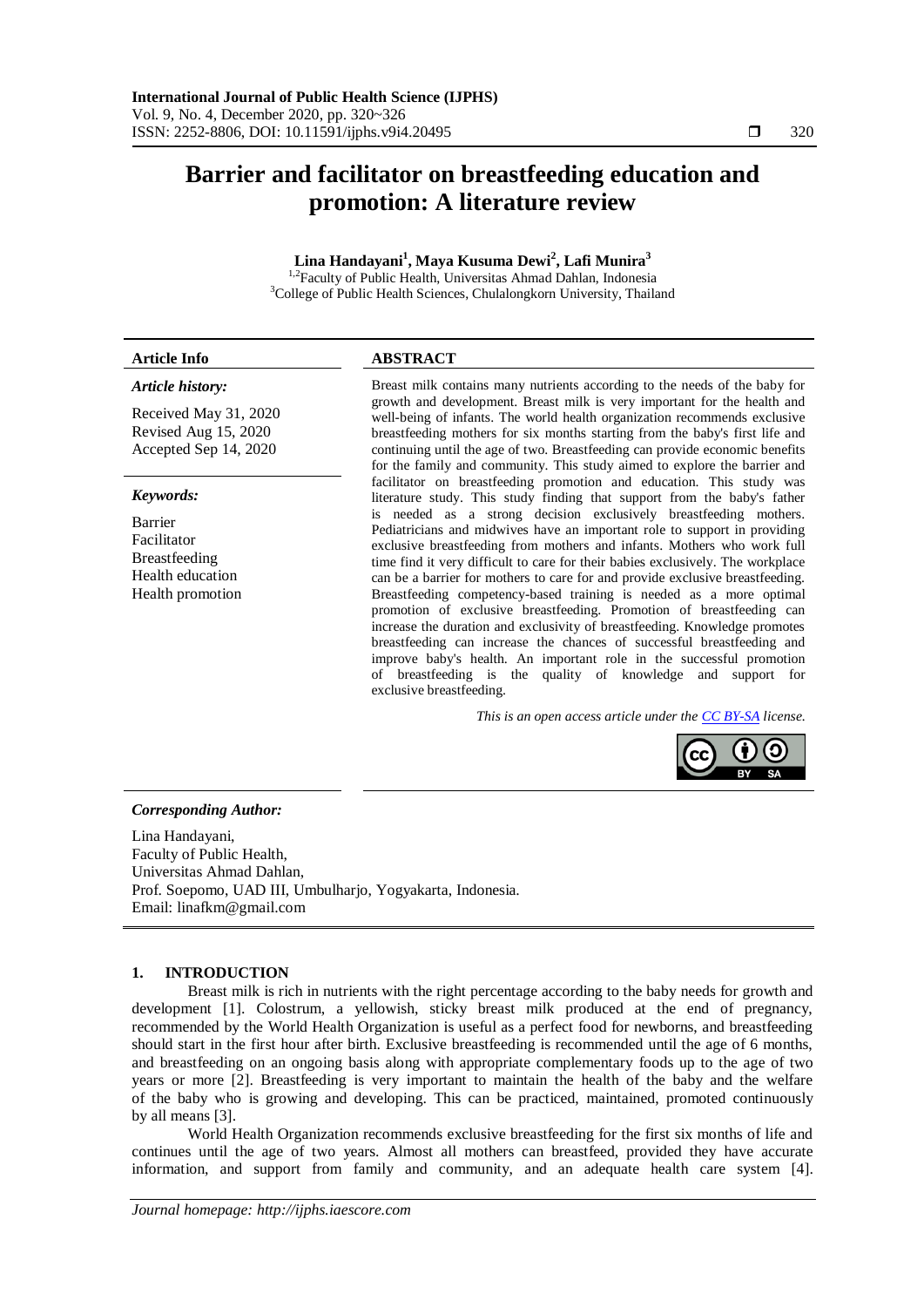Exclusive breastfeeding has an important role in determining optimal baby health and development, related to the reduced risk of disease in early life conditions, including otitis media, respiratory infections, diarrhea and early childhood obesity [5]. During the last decades, promotion of breastfeeding has increased by health systems in line with WHO and UNICEF policies and there have been numerous efforts to support, promote and retain breastfeeding [6]. Though wide educational programs and encouraging breastfeeding, the question that why such programs do not have significant progress remains unanswered. Research shows that breastfeeding is a complicated phenomenon and its successful accomplishment is affected by various demographic, physical, social and mental variables [7]. Shakespeare et al. argued that breastfeeding difficulties and mothers' lack of preparation to face them were barriers to success of breastfeeding and that mothers demanded support of health systems when encountering breastfeeding difficulties and help in finding a way to cope with them (8). In a study by Powell et al., participants referred to lack of work environment support for working nursing mothers as a barrier to breastfeeding. Findings of this study also showed that inadequate support of breastfeeding by hospital personnel as well as lack of instructions for mothers about difficulties of breastfeeding were causes of breastfeeding damage [8]. Educational programs about breastfeeding must be directed at both sexes, men and women [9]. Education and providing exclusive breastfeeding are investments that can produce very important changes to breastfeeding practices. This is the most efficient way to improve health [10]. This study objectives were to explore the breastfeeding promotion and education. By understand the situation and the importance of breastfeeding promotion and education, this study results can be used as recommendation on breastfeeding promotion and education improvement. Since it is important to explore the barriers to breastfeeding promotion based on experiences of mothers, families and health workers and identification of these barriers could be helpful in developing effective policies and implementing interventions in order to promote breastfeeding, this qualitative research was carried out to explore the barriers to breastfeeding promotion.

# **2. RESEARCH METHOD**

This paper is based on literature review. An online literature search was conducted in PubMed, ScienceDirect, Pediatric Journal, Journal of Public Health, Advances in Epidemiology, Archives of Disease in Childhood, Society for Nutrition Journal, International Journal of Epidemiology, Public Health Nutrition, International Journal Nursing Research, Maternal and Child Health Journal, and National Public Health Journal. The search strategy included the following keywords: breastfeeding, breastfeeding education, and breastfeeding promotion. Search limits included: English and Indonesian language, but there were no limits for year of publication or study.

#### **3. RESULTS AND DISCUSSION**

Breastfeeding is the ideal method most suitable for meeting the physiological and psychological needs of a baby [5]. Exclusive breastfeeding at 6 months after birth can improve the growth and development of the baby, the health of the baby and the survival of the baby. Exclusive breastfeeding is one of the best and most natural forms of healing to avoid infection and disease [5]. Protection for infants especially at the age of 0-6 months is stronger compared to infants aged 7-12 months [1]. Breastfeeding can provide significant economic benefits for families and the community. Breastfeeding allows families to save more money than is spent on buying infant formula, other milk substitutes, and eating utensils [11] .

#### **3.1. Barriers on breastfeeding practice**

A mother decision to breastfeed her baby is exclusively influenced by various factors [12], this includes a mother decision to give breast milk to her baby and the success of doing so is largely influenced by the support she receives for breastfeeding [13]. Factors that do not allow mothers to breastfeed exclusively are mothers who have a young age, mothers who have poor emotions, and mothers who have babies with very low birth weight [14]. Breastfeeding is related to the hormone oxytocin and prolactin which can form a bond between mother and baby. Provision of breastfeeding guidance and counseling by health workers can be applied to gain knowledge about breastfeeding. Then the knowledge and skills about breastfeeding can provide psychological benefits for mothers and their babies, especially the satisfaction of mothers for breastfeeding can be a motivation for mothers to breastfeed for up to two years or more [15].

Mothers who give exclusive breast milk affect the initiation of breastfeeding and the duration of breastfeeding. It has a correlation with the knowledge, skills and experience of care, birth experience, maternal health and risk status of the mother and baby, and the nature of the initial interaction between mother and baby and a correlation with social and demographic [16]. Effective support that can be given to new mothers who are breastfeeding is a mother who is breastfeeding, herself or a friend who has knowledge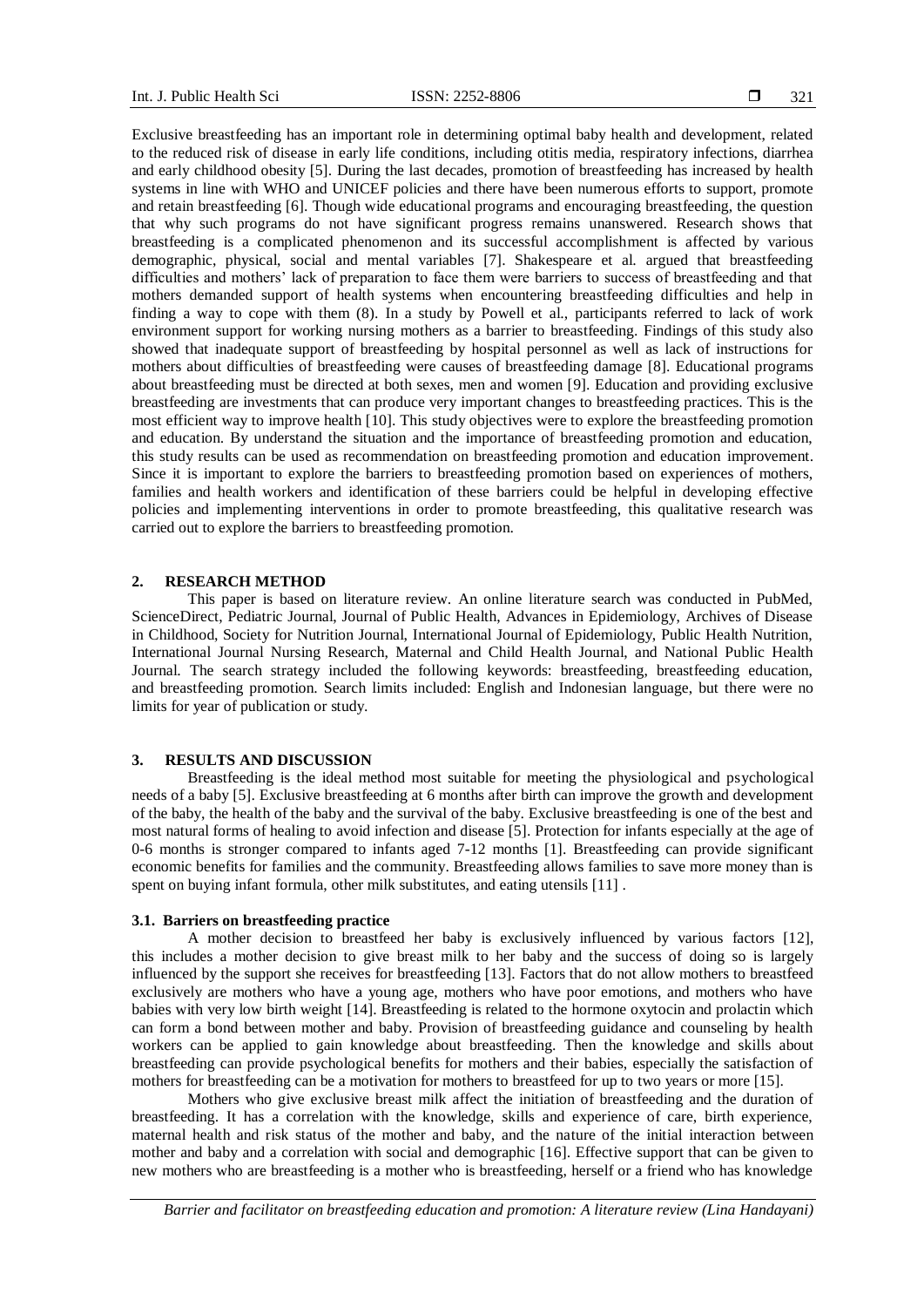and skills about breastfeeding [17]. Mothers who give birth to a child then do not immediately use contraception will risk an unplanned pregnancy. The risk is especially for mothers with 4 more children, limited knowledge about contraception, low ANC visits and low maternal economy [18].

Competency-based training is needed for optimal promotion and exclusive breastfeeding [19]. Duration of time 20 hours per week working mothers have a higher risk to stop breastfeeding [20]. Mothers who have the habit of smoking are less breastfeeding, and tend to breastfeed in a shorter time [14]. Mothers whose work in the health sector supports exclusive breastfeeding [21]. With this, mothers participate to help the family economy by giving exclusive breastfeeding to their babies. Mothers who work full time are 1.54 times less likely to give exclusive breastfeeding to their babies compared to mothers who are unemployed or unemployed [22]. Poor women are more likely to breastfeed exclusively, but they are also more likely to breastfeed with liquids or other solid foods other than formula milk at an early age [23]. The workplace can be a barrier for mothers who decide to care for and provide exclusive breastfeeding for their babies. Activities undertaken to promote breastfeeding should support breastfeeding initiation, although additional efforts are needed to increase breast milk consumption [14]. Mothers who have experienced success in breastfeeding before will have a better chance of being successful compared to someone who has a poor breastfeeding experience [14].

The sensitivity of a nursing mother can contribute to the improvement of a child cognitive ability, perhaps through fostering the intellectual development of the mother to the child. Mothers who breastfeed their babies can improve cognitive abilities and educational attainment in childhood [24]. Mothers who work full time find it very difficult to breastfeed their babies exclusively according to World Health Organization recommendations. Mothers who work full time have extensive knowledge about the practice of exclusive breastfeeding and its benefits but the full-time employment status and influence of family members weaken and hinder the practice of exclusive breastfeeding [25].

#### **3.2. Breastfeeding promotion when to start?**

In the transition period adolescents must be given motivation to support the social environment and improve the ability of adolescents to face difficulties [26]. Education about breastfeeding especially for adolescents is a strong foundation to overcome barriers to breastfeeding in the future when she becomes a mother [27]. Support and counseling for mothers is available routinely during antenatal care. It is used for maternal preparation at the time of the birth of the baby, to help the mother to start breastfeeding and to ensure that the mother has given breastfeeding exclusively in the postnatal period [3]. The positive attitude of mothers about breastfeeding and the initiation of breastfeeding in actively providing support during pregnancy. This includes during the perinatal and postnatal periods that can help mothers make the decision to breastfeed exclusively as a pattern of breastfeeding babies that are socially acceptable and respected in the community [28]. Postnatal care and personal health can increase knowledge and awareness of adolescent mothers and provide transitional experiences of teenage mothers [29].

All maternity units must be encouraged to make the strategic and practical changes needed to achieve the standard status of the Infant Friendly Hospital Initiative [30]. Early initiation of breastfeeding can sustain the period of breastfeeding until the baby weaning period [31]. Breastfeeding and early breastfeeding initiation are determinants of neonatal mortality for low birth weight in infants in Aceh Province, Indonesia. New strategies are needed to promote and increase the amount of low birth weight in infants who receive initiation of breastfeeding and exclusive breastfeeding. One effort is to organize annual low birth weight contests for infants in each district, where the assessment will be based on acceptance of breastfeeding initiation and exclusivity of breastfeeding for infants for infant growth and development [32].

Knowledge is used to enhance the promotion of breastfeeding in a variety of socioeconomic and cultural contexts [33]. Such knowledge can tailor cost-effective interventions with the aim of increasing the chances of lactation success and will ultimately improve infant health [34]. Knowledge alone is not enough because women often do not practice exclusive breastfeeding or wait up to 6 months for complementary feeding, even if they know about the benefits of breastfeeding [35]. The important role of successful efforts in the promotion of breastfeeding is the quality of knowledge and support from others [3]. Comprehensive breastfeeding education and support from a lactation consultant should begin in the prenatal period and continue into the postpartum period until the mother feels that she no longer needs that support [14].

General knowledge about breastfeeding is increasing among health care professionals thus causing more institutions to improve breastfeeding practices. Perceived barriers include difficulty and shame in public breastfeeding, problems maintaining personal identity while breastfeeding and women bodies in society [36]. The relationship between the length of a breastfeeding mother and the reason for the mother to wean her baby must have consideration for planning a breastfeeding campaign. Weaning a baby before the age of 12 months has nothing to do with cultural and socio-economic factors, but rather it is related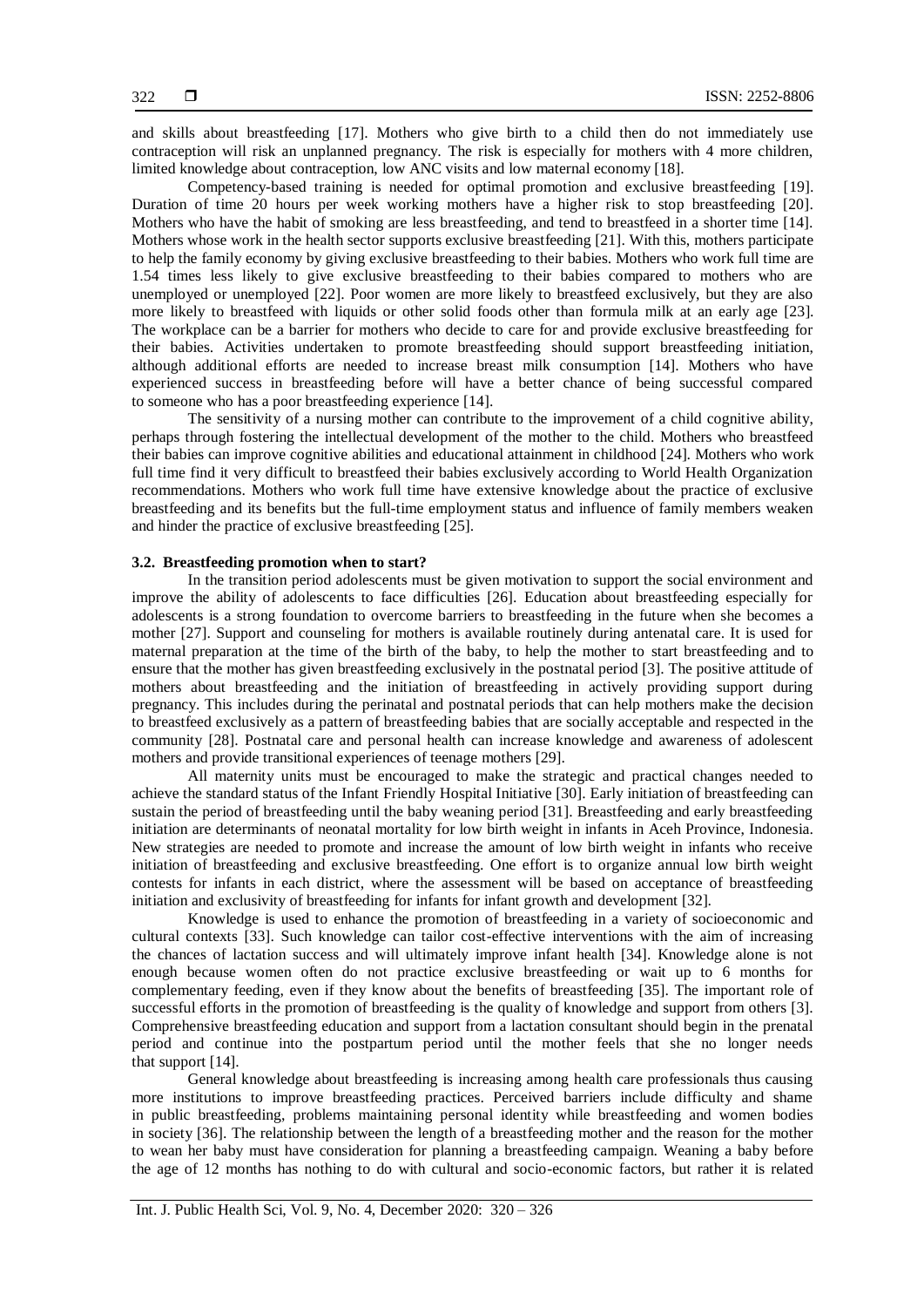to the illness of the child or mother and the mother's new pregnancy. To be able to avoid termination of breastfeeding in premature babies by providing appropriate health education and family planning to mothers who are breastfeeding [37].

### **3.3. The Role of husband, health worker, and government policies support on breastfeeding practice**

Small families with 1-2 children have a positive influence on exclusive breastfeeding compared with large families with 3-5 children. This is a sign that mothers can provide exclusive breastfeeding by having fewer babies and having good birth spacing [5]. What has been proven to have a strong influence on the initiation and duration of breastfeeding is the support given by fathers through actively participating in the mother decision to breastfeed and by having positive knowledge and attitudes about the benefits and importance of breastfeeding exclusively [38]. The husband has a very important role in the mother decision to give exclusive breastfeeding to her baby [40]. Family support and a high level of husband education can help it in practicing exclusive breastfeeding [39].

Fathers will be given responsibility after the birth of the baby by asking for active cooperation in increasing infant feeding is an effective way that can improve the relationship of parents with their babies, form an interaction and social skills and can prevent children from emotional deprivation and child abuse. Fathers can consistently participate in care or support during breastfeeding [41]. To increase a mother breastfeeding rate, pediatricians must fulfill their responsibility to provide appropriate counseling and support for mothers who breastfeed their babies [42]. Most pediatricians believe that giving breast milk or formula is an acceptable method for breastfeeding a baby. In addition, the reason for not recommending mothers to breastfeed is because of medical conditions experienced such as inflammation of the breast tissue, problems with the nipple, low milk counts, jaundice and low weight gain in the mother despite having gone through therapies that do not prevent the mother from breastfeeding [43].

Government policies regarding maternity and maternity leave must reflect the needs of mothers in providing time with their babies before returning to work [5]. This legislative-based effort was undertaken to protect women rights to return to work and encourage female employees to have safe privacy to pump breast milk provided for their babies [44]. Law ensures that women have the time and freedom to pump breast milk or breastfeed a baby at work [45]. The participation of women workers should be encouraged to support breastfeeding and provide facilities for extortion at work for working mothers [46].

Efforts to disseminate initiation for breastfeeding within 1 hour after birth are a very important role given by nurses and midwives. In providing information and encouraging practices for breastfeeding initiation, they can be assisted by nurses or midwives who work in the field of public health. The strategy to be taken must include activities such as education on the practice of exclusive breastfeeding and nutrition education during pregnancy and breastfeeding. In addition, the policy made must promote breastfeeding in all hospitals in Indonesia. A delivery unit, health facilities for primary care and people working in hospitals must implement and use strategies to promote, protect and support mothers to breastfeed effectively [47].

Child nurse practitioners must provide breastfeeding management such as a mother's knowledge, skills and confidence. Breastfeeding can improve baby's health and provide economic benefits for a mother [48]. Promotion methods in companies that are used to create a policy to develop breastfeeding programs in the workplace using a top-down approach [49]. Efforts to improve breastfeeding practices exclusively can increase the increase in early breastfeeding initiation that can be provided through education and counseling by health workers [50].

Promotion of breastfeeding can increase the duration and degree of exclusivity of breastfeeding and reduce the risk of gastrointestinal tract infections and atopic eczema in the first year of a baby life [14]. The strategy undertaken for the greatest improvement in breastfeeding is hospital-based intervention, where counseling or medical personnel assistance beside the mother bed is offered to women immediately after giving birth to the baby [51]. Babies born in a baby-friendly hospital are more likely to be breastfed for a longer time than babies born in non-baby-friendly health facilities. The success of a mother in breastfeeding in a health facility can contribute to an increase in breastfeeding outcomes [52]. Breastfeeding can be a challenge, but the role of health workers is very important in supporting breastfeeding exclusively [53]. Bottle-fed infants should be avoided except in urgent situations especially for mothers who breastfeed and live in urban areas [54]. The intervention is a baby-friendly hospital initiative that can overcome obstacles in providing exclusive breastfeeding education, developing breastfeeding policies and helping mother's needs to increase exclusive breastfeeding in Indonesia [55].

Breastfeeding can be universal by being strengthened to protect, promote and support breastfeeding practices [56]. Maternal counseling during the initial obstetric visit will be more useful in influencing parent's choices for breastfeeding [57]. Support from a doctor and a mother mental health must receive attention. This is a factor that can be modified to promote sustainable breastfeeding. Counseling delivered by doctors is effective in promoting preventive health behaviors [58]. The incidence of gastrointestinal and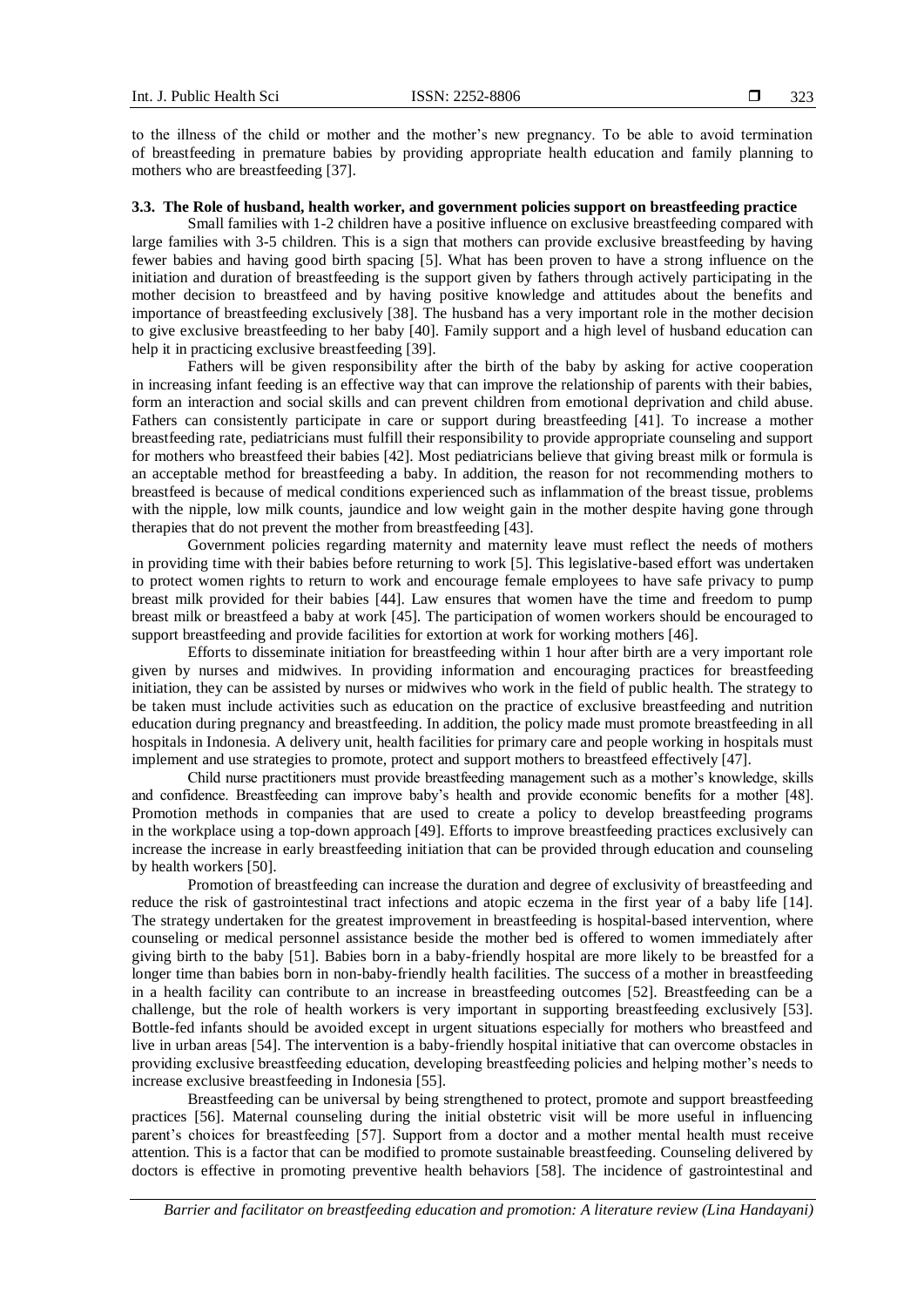respiratory diseases decreases after the promotion of effective breastfeeding at the community level. This can support a causal relationship, which indicates that breast milk itself or the process of breastfeeding provides protection against infant diseases [59]. Factors for success of breastfeeding promotion policies and programs include implementation of the International Code on Breastfeeding Marketing, Infant Friendly Hospital Initiatives, advocacy, training and education of health professionals, community-based promotion and support, maternity laws, and breastfeeding support at work [60].

#### **4. CONCLUSION**

Breastfeeding education is needed by mothers and families to know the benefits and importance of breastfeeding as well as to face and solve breastfeeding barriers and problem. Family support especially the baby's father is needed for nursing mothers. Exclusive breastfeeding can improve health status, prevent disease in infants, beneficial for the growth and development of infants. Promotion of exclusive breastfeeding can mainly be done by midwives and pediatricians during the process of pregnancy to childbirth which is the strength of the mother decision to breastfeed or not.

#### **REFERENCES**

- [1] Prasetyo D., Sabaroedin IM., Ermaya YS., Soenarto Y., "Association Between Severe Dehydration In Rotavirus Diarrhea And Exclusive Breastfeeding Among Infants At Dr. Hasan Sadikin General Hospital, Bandung, Indonesia," *Journal of Tropical Medicine*, vol. 2015, pp. 1-4, 2015.
- [2] World Health Organization. Obesity and overweight, 2012.
- [3] Ekambaram M., Vishnu Bhat B., Ahamed MAP., "Knowledge, Attitiude and Practice Of Breastfeeding Among Postnatal Mothers," *Current Pediatric Research*, vol. 14, no. 2, pp. 119-24. 2010.
- [4] Belakang AL. Word Health Organization (2002), pp. 1-6, 2004.
- [5] Ekanem IA., Ekanem AP., Asuquo A., Eyo VO., "Attitude of Working Mothers to Exclusive Breastfeeding in Calabar Municipality, Cross River State, Nigeria," *Journal of Food Research*, vol. 1, no. 2, pp. 71-5, 2012.
- [6] Nelson AM., "A Metasynthesis of Qualitative Breastfeeding Studies," *Journal of Midwifery & Women's Health*, vol. 51, no. 2, pp. e13-e20, 2006.
- [7] Thulier D., Mercer J., "Variables Associated With Breastfeeding Duration," *Journal of Obstetric, Gynecologic, & Neonatal Nursing,* vol. 38, no. 3, pp. 259-68, 2009.
- [8] Shakespeare J., Blake F., Garcia J., "Breast-Feeding Difficulties Experienced By Women Taking Part In A Qualitative Interview Study Of Postnatal Depression," *Midwifery,* vol. 20, no. 3, pp. 251-60, 2004.
- [9] Hogan SE., "Overcoming barriers to breastfeeding: Suggested breastfeeding promotion programs for communities in eastern Nova Scotia," *Canadian Journal of Public Health*, vol. 92, no. 2, pp. 105-8, 2001.
- [10] Horton S., Sanghvi T., Phillips M., Fiedler J., Perez-Escamilla R., Lutter C., et al., "Breastfeeding Promotion And Priority Setting In Health," *Health Policy and Planning*, vol. 11, no. 2, pp. 156-68, 1996.
- [11] SWITT J., "From The Association," *Journal of the American Dietetic Association*, vol. 104, no. 10, pp. 1614-23, 2004.
- [12] Newell H., The Impact of Breastfeeding Education: A Retrospective Look at Breastfeeding Education and Breastfeeding Rates A Retrospective Look at Breastfeeding Education &amp, 2015.
- [13] Grummer-Strawn LM, Rice SP, Dugas K, Clark LD, Benton*-*Davis S., *"*An Evaluation Of Breastfeeding Promotion Through Peer Counseling In Mississippi WIC Clinics,*" Maternal and Child Health Journal,* vol. 1, no. 1, pp. 35-42, 1997.
- [14] Jones JR, Kogan MD, Singh GK, Dee DL, Grummer-Strawn LM., "Factors Associated With Exclusive Breastfeeding In The United States," *Pediatrics*, vol. 128, no. 6, pp. 1117-25, 2011.
- [15] Awaliyah SN, Rachmawati IN, Rahmah H., "Breastfeeding Self-Efficacy As a Dominant Factor Affecting Maternal Breastfeeding Satisfaction," *BMC Nursing*, vol. 18, no. S1, pp. 1-7, 2019.
- [16] Barraclough B., "Major David Eilenberg," *The New Zealand Medical Journal*, vol. 125, no. 1364, pp. 52-5, 2012.
- [17] Yngve A., Sjöström M., "Breastfeeding Determinants and a Suggested Framework For Action In Europe," *Public Health Nutrition,* vol. 4, no. 2b, pp. 729-39, 2001.
- [18] Wilopo SA., Setyawan A., Pinandari AW., Prihyugiarto T., Juliaan F., Magnani RJ., "Levels, Trends And Correlates of Unmet Need For Family Planning Among Postpartum Women In Indonesia: 2007-2015," *BMC Women's Health,* vol. 17, no. 1, pp. 1-14, 2017.
- [19] Cattaneo A., Yngve A., Koletzko B., Ruiz Guzman L., "Protection, promotion and support of breast-feeding in Europe: current situation on behalf of the "Promotion of Breastfeeding in Europe" project," *[Public Health Nutrition](https://www.researchgate.net/journal/1368-9800_Public_Health_Nutrition)* vol. 8, no. 1, pp. 39-46, 2016.
- [20] Wyatt SN., "Challenges of the working breastfeeding mother. Workplace solutions," *AAOHN Journal: Official Journal of The American Association of Occupational Health Nurses*, vol. 50, no. 2, pp. 61-6, 2002.
- [21] Al-Imari L., Hum S., Krueger P., Dunn S., "Breastfeeding During Family Medicine Residency," *Family Medicine,* vol. 51, no. 7, pp. 587-92, 2019.
- [22] Sari Y., "Lack of Exclusive Breastfeeding among Working Mothers in Indonesia," *Kesmas: National Public Health Journal,* vol. 11, vol. 2, pp. 61-8, 2016.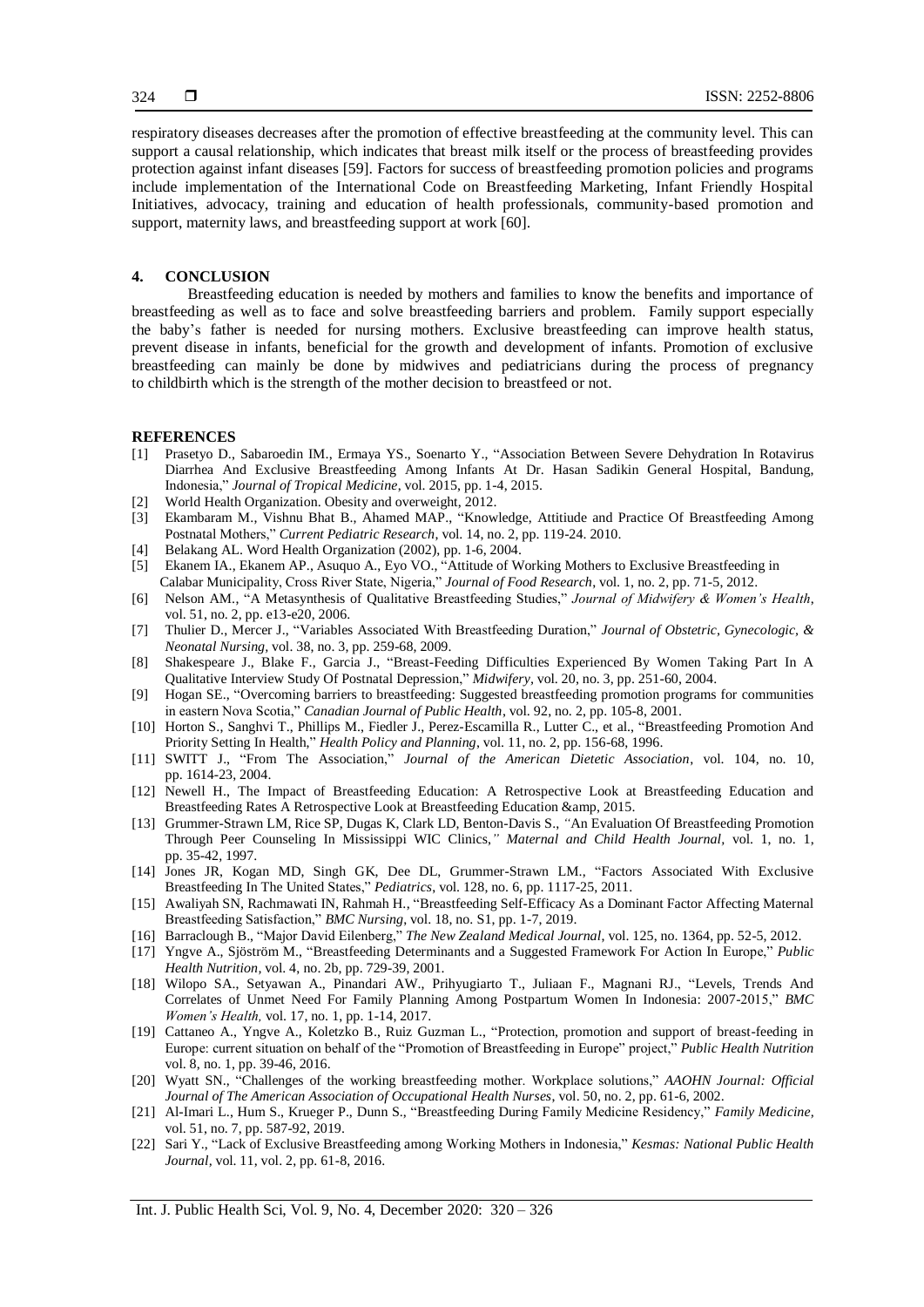- [23] Amanda Beatty, Nick Ingwersen, Clair Null, "Breastfeeding Practices and Knowledge In Indonesia," *Mathematica Policy Research,* pp. 1-7, July 2017.
- [24] Britton JR., Britton HL., Gronwaldt V., "Breastfeeding, Sensitivity, And Attachment," *Pediatrics,* vol. 118, no. 5, pp. 1436-43, 2006.
- [25] Danso J., "Examining the Practice of Exclusive Breastfeeding among Professional Working Mothers in Kumasi Metropolis of Ghana," *International Journal of Nursing*, vol. 1, no. 1, pp. 11-24. 2014.
- [26] Erfina E., Widyawati W., McKenna L., Reisenhofer S., Ismail D., "Adolescent mothers' experiences of the transition to motherhood: An integrative review*," International Journal of Nursing Sciences*, vol. 6, no. 2, pp. 221-8, 2019.
- [27] Moukarzel S., Abou Jaoudeh M., Farhat A., Saade M., Mamas C., Daly AJ., "Exploring the latitude of attitude: Intentions to breastfeed among adolescents in Lebanese schools," *Maternal & amp; Child Nutrition*, pp. 1-10. August 2019.
- [28] Ryan AS., "The resurgence of breastfeeding in the united states," *Pediatrics,* vol. 99, no. 4, p. 596, 1997.
- [29] Erfina E., Widyawati W., McKenna L., Reisenhofer S., Ismail D., "Exploring Indonesian adolescent women's healthcare needs as they transition to motherhood: A qualitative study," *Women and Birth*, vol. 32, no. 6, pp. e544-e551, 2019.
- [30] Broadfoot M., Britten J., Tappin D., MacKenzie J., "The Baby Friendly Hospital Initiative and breast feeding rates in Scotland," *Archives of Disease in Childhood: Fetal and Neonatal Edition*, vol. 90, no. 2, pp. 114-6, 2005.
- [31] Permatasari TAE, Syafruddin A., "Early Initiation of Breastfeeding Related to Exclusive Breastfeeding and Breastfeeding Duration in Rural and Urban Areas in Subang, West Java, Indonesia," *Journal of Health Research,* vol. 30, no. 5, pp. 337-45, 2016.
- [32] Berkat S., Sutan R., "The Effect of Early Initiation of Breastfeeding on Neonatal Mortality among Low Birth Weight in Aceh Province, Indonesia: An Unmatched Case Control Study," *Advances in Epidemiology,* vol. 2014, pp. 1-7, 2014.
- [33] Pérez-Escamilla R., Curry L., Minhas D., Taylor L., Bradley E., "Scaling Up of Breastfeeding Promotion Programs in Low- and Middle-Income Countries: the "Breastfeeding Gear" Model," *Advances in Nutrition,* vol. 3, pp. 6, pp. 790-800, 2012.
- [34] Perez-Escamilla R., Pollitt E., Lonnerdal B., Dewey KG., "Infant Feeding Policies In Maternity Wards And Their Effect On Breast- Feeding Success: An Analytical Overview," *American Journal of Public Health*, vol. 84, no. 1, pp. 89-97, 1994.
- [35] Feldman-Winter L., Barone L., Milcarek B., Hunter K., Meek J., Morton J., et al., "Residency Curriculum Improves Breastfeeding Care," *Pediatrics,* vol. 126, no. 2, pp. 289-97, 2010.
- [36] Earle S., "Factors Affecting The Initiation Of Breastfeeding: Implications for Breastfeeding Promotion," *Health Promotion International*, vol. 17, no. 3, pp. 205-14, 2002.
- [37] Jakobsen MS., Sodemann M., Mølbak K., Aaby P., "Reason for Termination of Breastfeeding and The Length of Breastfeeding," *International Journal of Epidemiology*, vol. 25, no. 1, pp. 115-21, 1996.
- [38] Pisacane A., Continisio GI., Aldinucci M., D'Amora S., Continisio P., "A Controlled Trial of The Father's Role In Breastfeeding Promotion," *Pediatrics*, vol. 116, no. 4, pp. e494-e498, 2005.
- [39] Ratnasari D., Paramashanti BA., Hadi H., Yugistyowati A., Astiti D., Nurhayati E., "Family support and exclusive breastfeeding among Yogyakarta mothers in employment," *Asia Pacific Journal of Clinical Nutrition*, vol. 26, no. Suppl 1, pp. S31-5, 2017.
- [40] Ryan AS., "The resurgence of breastfeeding in the united states," *Pediatrics,* vol. 99, no. 4, p. 596, 1997.
- [41] Brown A., Davies R., "Fathers' experiences of supporting breastfeeding: Challenges for breastfeeding promotion and education," *Maternal and Child Nutrition*, vol. 10, no. 4, pp. 510-26, 2014.
- [42] Freed GL, Clark SJ, Lohr JA, Sorenson JR., "Pediatrician Involvement In Breast-Feeding Promotion: A National Study Of Residents And Practitioners," *Pediatrics,* vol. 96, no. 3 I, pp. 490-4, 1995.
- [43] Schanler RJ, O'Connor KG, Lawrence RA., "Pediatricians' Practices and Attitudes Regarding Breastfeeding Promotion," *Pediatrics*, vol. 103, no. 3, pp. 1-5, 1999.
- [44] Ryan AS., Wenjun Z., Acosta A., "Breastfeeding Continues to Increase Into The New Millennium," *Pediatrics*, vol. 110, no. 6 I, pp. 1103-9, 2002.
- [45] Murtagh L., Moulton AD., "Working Mothers, Breastfeeding, and The Law," *American Journal of Public Health*. vol. 101, no. 2, pp. 217-23, 2011.
- [46] Sebayang SK., Dibley MJ, Astutik E., Efendi F., Kelly PJ., Li M., "Determinants of age-appropriate breastfeeding, dietary diversity, and consumption of animal source foods among Indonesian children," *Maternal &amp*; Child *Nutrition,* vol. 16, no.1, pp. 1-19, 2020.
- [47] Agushybana F., Siramaneerat I., Raksamat W., Siriphakhamongkhon S., "Population-based survey of exclusive breastfeeding in Indonesia: A secondary analysis," *Pacific Rim International Journal of Nursing Research*, vol. 22, no. 1, pp. 6-17, 2018.
- [48] Brzezinski L., Mimm N., Porter S., "Pediatric Nurse Practitioner Barriers to Supporting Breastfeeding by Mothers and Infants," *The Journal of Perinatal Education*, vol. 27, no. 4, pp. 207-19, 2018.
- [49] Basrowi RW, Sastroasmoro S., Sulistomo AW, Bardosono S., Hendarto A., Soemarko DS., et al., "Developing a Workplace Lactation Promotion Model In Indonesia Using Delphi Technique," *Archives of Public Health*, vol. 76, no. 1, pp. 1-9, 2018.
- [50] Paramashanti BA, Hadi H., Alit Gunawan IM., "Timely Initiation Of Breastfeeding Is Associated With The Practice of Exclusive Breastfeeding In Indonesia," *Asia Pacific Journal of Clinical Nutrition*, vol. 25, No. Suppl 1, pp. S52-6, 2016.
- [51] Ahluwalia IB, Tessaro I., Grummer-Strawn LM, MacGowan C., Benton-Davis S., "Georgia's Breastfeeding Promotion Program For Low-Income Women," *Pediatrics,* vol. 105, no. 6, p. E85, 2000.

*Barrier and facilitator on breastfeeding education and promotion: A literature review (Lina Handayani)*